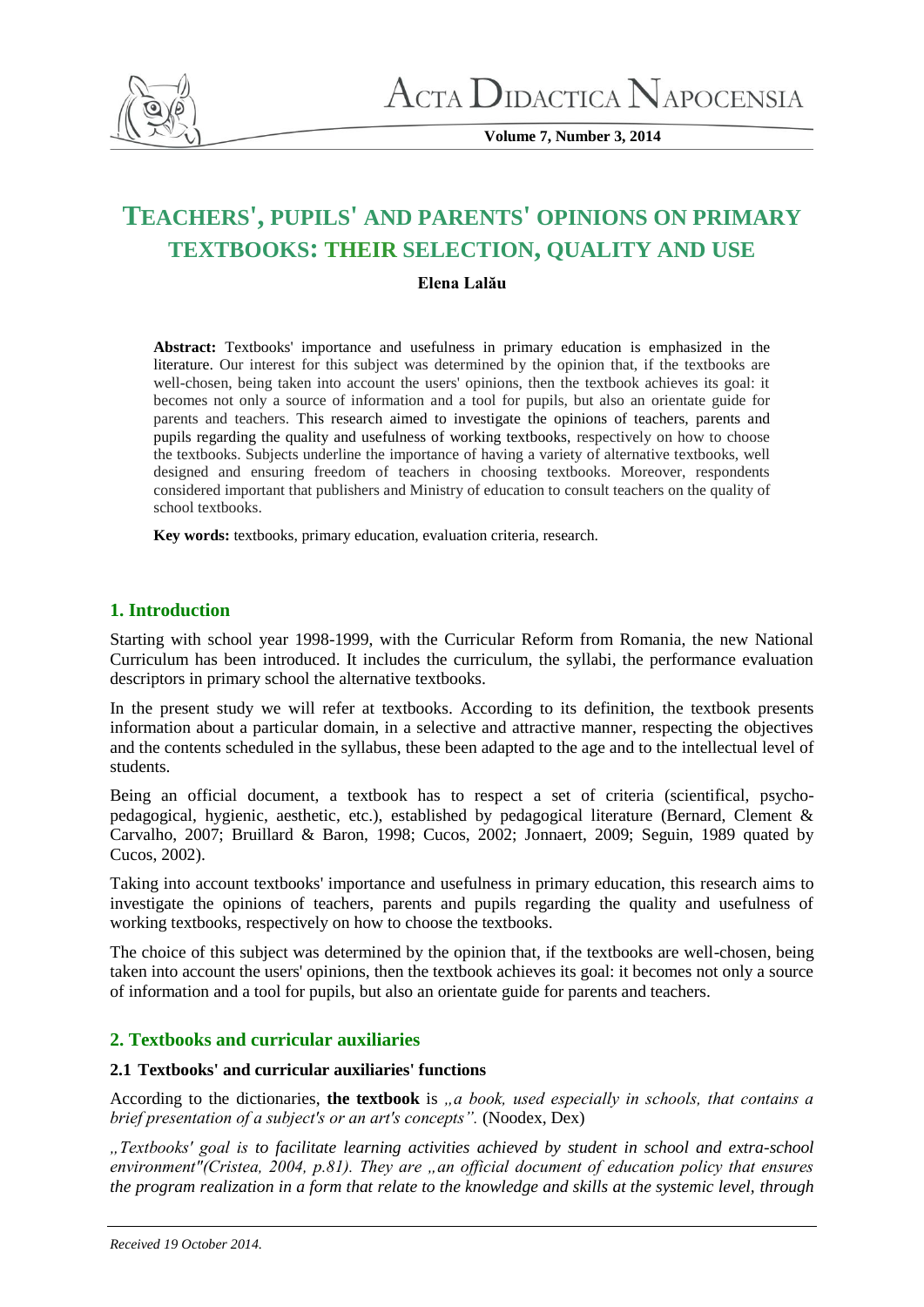*various teaching units, operationalized in specifically structured chapters, subchapters, lessons, learning sequences "(Cristea, 2004, p.300).* The textbook can be presented as a *typewritten study book, xeroprinted, lithographed or printed for each educational discipline* (Bontaș, 2007, p.118).

For a teacher, the textbook has only an orientation position in lesson preparation (beside other documentary sources he/she should use).

Therefore, the textbook has more functions: informative, formative, stimulative, of guidance, of organization and self-education (Nicola 2003, p.438; Seguin, 1989, p. 22-24 quote by Cucos, 2002, p.245). Gerard & Roegiers (1997, p.3) give details about the functions supporting the learning process:

- the function of informing and passing on the knowledge;
- the function of developing capabilities and skills leading to the acquisition of some methods, to the formation of some useful attitudes in life and at the working place;
- the function of consolidation and enrichment of acquisitions by exercises and tasks;
- the function of evaluation of acquisitions by different forms of evaluation (evaluation of diagnosis, formative, summative, of progress and process);
- the function of supporting the acquisitions integration and their appliance in life, by developing transversal skills;
- the function of reference: the pupil can report himself to the textbook to build arguments, to present proofs in his/her ideas support;
- the educative function: the textbook may contribute to the social and cultural education of pupils, pointing out attitudes valorized by society etc.

## **2.2 Typology of textbooks**

Along with the insertion of National Curriculum and alternative textbooks, it comes to attention the concern for optimizing and diversifying textbooks.

Referring to textbooks' typology, Cucoș (2002) suggests as first criterion the textbook addressee: textbook for pupil or textbook for teacher. Potolea & Manolescu (2006, p.123) find that both the pupil and the teacher textbook should represent a "package of education and study". Indeed, on the textbook market in Romania came out, initially, textbooks simultaneous with guidebooks for teachers but, at least in secondary school and upper secondary education, their life was quite short (for additional cost reasons for teachers).

Another classification criterion of textbooks is "the pedagogical method presumed by the textbook" (Roegiers, 2002, p.253). Under this criterion, we speak of a "programmed" textbook, which "comprises everything needed in education: information, method, exercises, evaluation etc.. At a lower stage, some textbooks offer a full set of activities which don't lead to other learning paths" (ibidem, p.5). Other category is represented by "the textbooks promoting the training through research or practical actions, problematized training, IAC" (Cristea, 2010, citing Mialaret, 1991).

Textbooks can be also classified, point Cucoș (2002, p.253) and Cristea (2010, p.301), by the way of structuring and organizing the content. From this point of view, we speak about textbooks with "a closed universe" and textbooks which give the freedom of information assimilation from other sources outside the school space, also called "open textbooks".

A modern textbook is that with structured contents and educational strategies according, both to the preset operational objectives (Nicola, 2003, p.438) and general and specific competences.

The differences between the modern and the traditional textbook are described in the Methodological guide for implementation of educational syllabus (1998, p.18) and by Sacară & Dumitriu, 2007, p.74):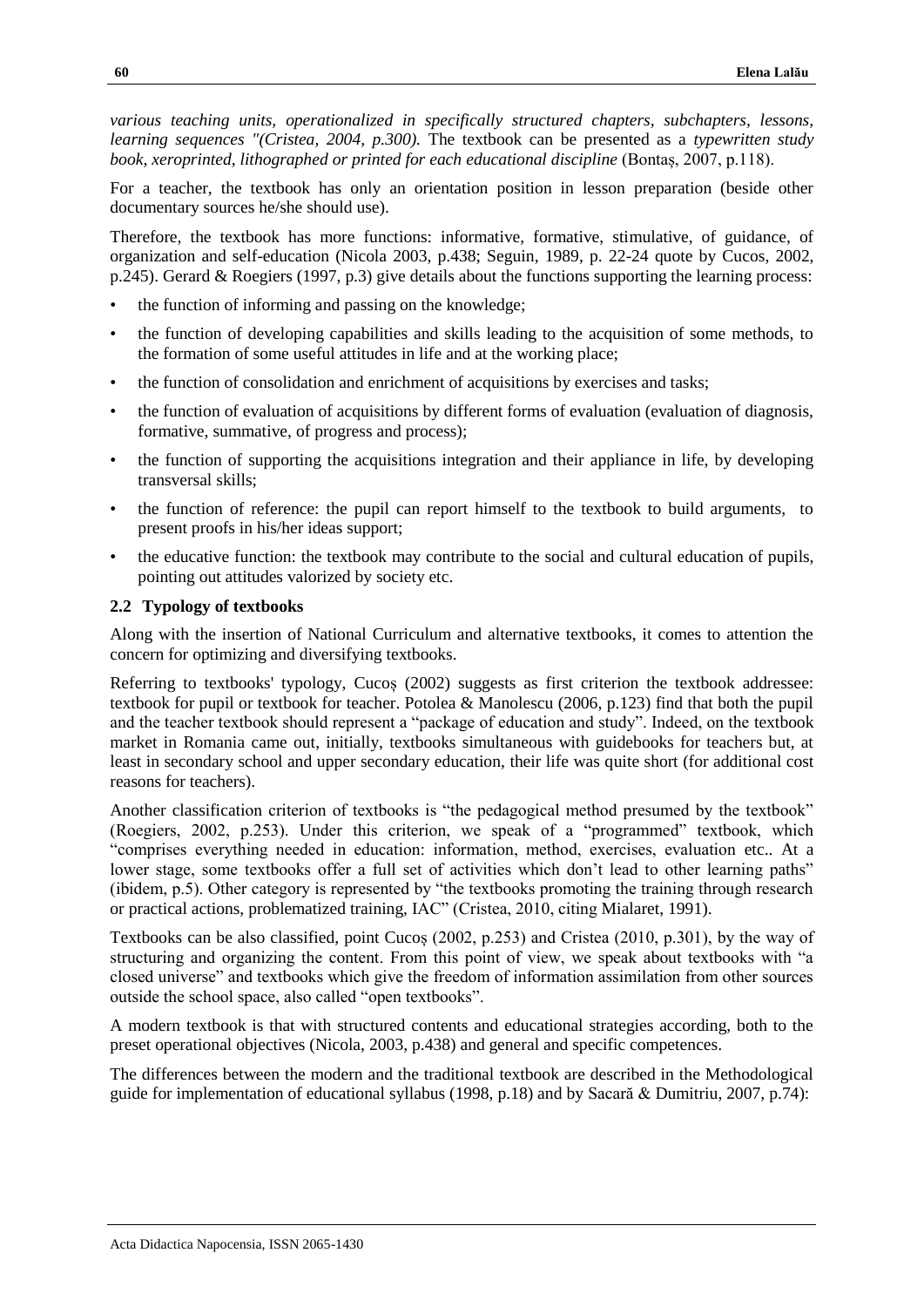| Analysis criteria                 | <b>Traditional textbook</b>     | <b>Modern textbook</b>                       |  |
|-----------------------------------|---------------------------------|----------------------------------------------|--|
| providing<br>of<br>The<br>purpose | Acquisition of new knowledge    | Skills development                           |  |
| knowledge in the textbook         |                                 |                                              |  |
|                                   |                                 |                                              |  |
| Contents' selection mode          | rigid<br>selection<br>Contents' | Contents' permissive selection (variability, |  |
|                                   | (academic treatment)            | creative activities)                         |  |
|                                   |                                 |                                              |  |
| The type of information in the    | Standard, closed information,   | Opened information, delivered as a way of    |  |
| textbook                          | being an end in itself          | skills, values and attitudes training        |  |
| The type of learning proposed in  | Learning based on memory        | Learning based on comprehension<br>and       |  |
| the textbook                      | capacity and replication        | explanation                                  |  |
| developing<br>Knowledge           | Instrument of formation the     | Focus on critical reflection                 |  |
| instruments subscribed in the     | ideological cognition           |                                              |  |
| textbook                          |                                 |                                              |  |
| Teaching - learning strategies    | Expository<br>strategies        | Interactive strategies (the pupil-textbook   |  |
| proposed in the textbook          | (knowledge sharing)             | interaction)                                 |  |
| Encouraged evaluation strategies  | Summative evaluation            | Different forms of evaluation: diagnostic,   |  |
|                                   |                                 | formative and progress one                   |  |

**Table 1.** Comparative analysis of traditional and modern textbooks

## **2.3 Requirements and criteria regarding the quality of textbooks**

In order to perform the listed functions, textbooks must comply with some scientific, psychopedagogical, hygienic, aesthetical, even economic requirements, like some different specialized works mention (Radu & Ezechil, 2006, p.94; Jinga & Istrate, 2001, p.215; Dumitriu & Dumitriu, 2003, p.266-267):

- *scientific requirements*: concern the scientific quantity and quality of information, their value, the conformity between textbook and syllabus, the avoidance of scientific errors, the coherence in presenting the information, the need for interdisciplinary approach;
- *psychological requirements*: appreciate if the textbooks correspond to the pupils' age characteristics, stimulate the creative thinking and the learning by discovery, give freedom of expression to the pupils in the learning process, motivate them;
- *pedagogical requirements*: evaluate the content from the perspective of information and formation, check if the information is processed after certain accessibility, transparency, flexibility criteria and if the individual study methodology is well established;
- *hygienic requirements*: refer to the legibility of texts and images, to the printing ink and paper quality and also to the textbook format;
- *aesthetical requirements*: concern the typing, the cover and the illustrations quality, the presence and use of the annex, the way colors are combined and the graphical layout;
- *economic requirements*: evaluate the textbook costs and the using resistance.

To develop the thinking, memory and attention processes, in the textbook elaboration, regardless of discipline, the content has:

- a) to be essentialized and explicit;
- b) to avoid the historical approach;

c) to stimulate "the epistemic curiosity and tension" of pupils so they also take information from another sources (Bontaș, 2007, p.118).

All these requirements must be respected and taken into account by the authors, both, in the projection and analysis of a textbook.

# **2.4 Curricular auxiliaries and their typology**

In Romanian education, the syllabus go with application guides (National Curriculum for compulsory education, Frame of reference, CNC, MEN, 1998 and National Curriculum, Curriculum for pre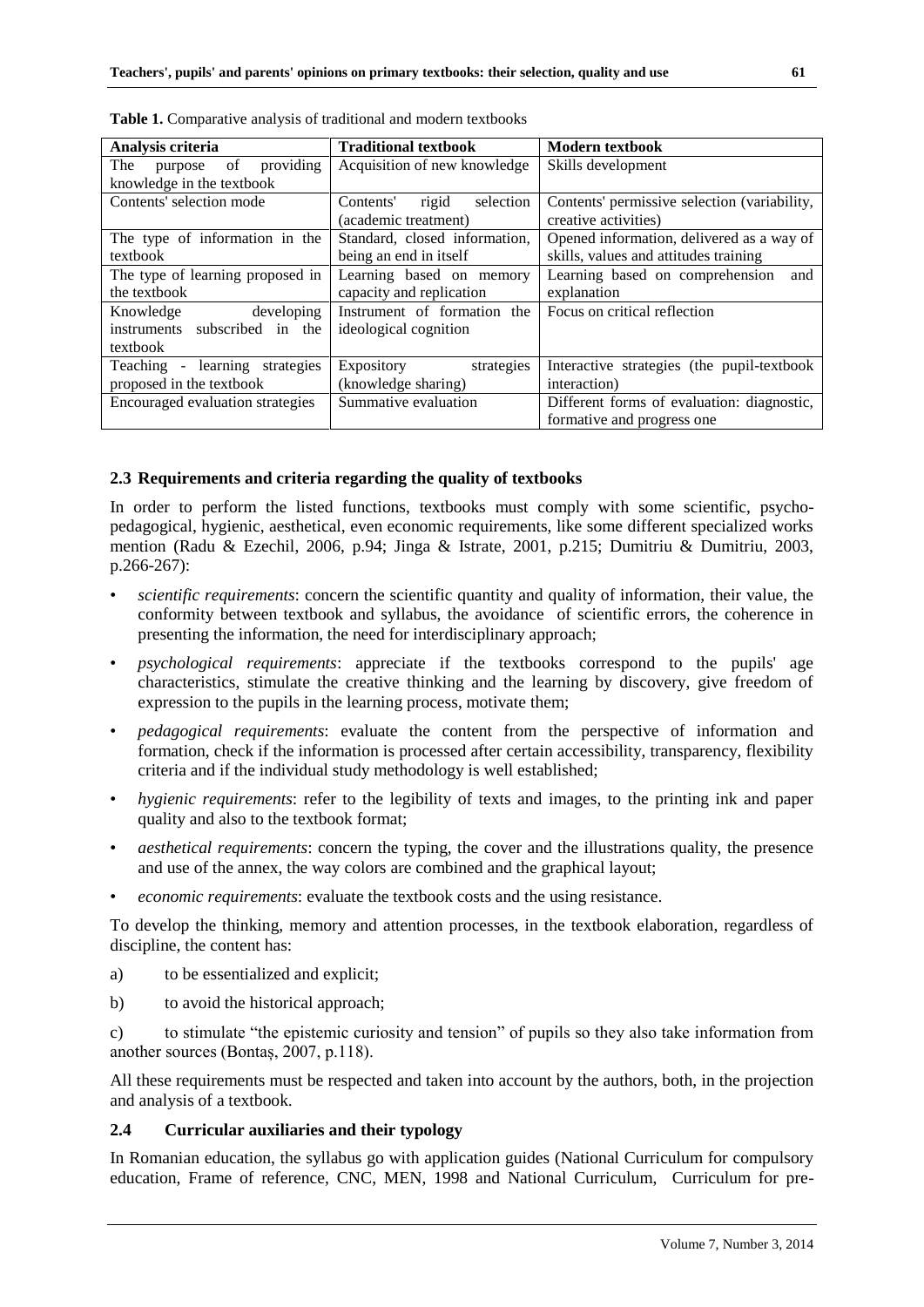university education, CNC, MEN,1999). These documents "explicit the directions, the principles and the structures of action, (through concrete examples) and facilitate the orientation of Romanian education through directions visualized by deciders" (Cucoș, 2002, p.255). The content of curricular auxiliaries is in accordance with the legal, active provisions. Teachers can select and use in their class these curricular auxiliaries, "on the basis of professional free initiative, in order to improve the educational process" (Art. 69/LEN, nr.1/2011).

A kind of textbook for teachers is the methodology or "specialized teaching" as Negreț-Dobridor (2008, p.231) name them. Methodologies are made for each education discipline and are published in different publishing houses.

The portfolio or the teacher's/schoolmaster's notebook is a teacher auxiliary, needed in the organization and structuring of the contents and in the evaluation and self-evaluation of pupils. These are drawn on years of study and forms, comprise the syllabus for all disciplines for the specific class, including facultative classes, indicative calendar planning, the schedule, different evaluation instruments which can be adapted and applied to the class, observation sheets for the behavior of the student and datasheets for the registration of results, examples of evaluation samples, planning of the extracurricular activities etc

Beside these documents, teachers can also use in the class different anthologies of literary texts, songs or school festivities, chrestomathies, workbooks or sets of problems. These teacher assets contain a large amount of knowledge and information, to help teachers illustrate and supplement different topics, exercises and problems, suggestions for practical works, methodological recommendations relating to the methods and means used in the class, examples of other cultural and extracurricular activities.

Along with the publication of auxiliary textbooks for teachers there were edited auxiliaries for pupils, supplementing the textbook, avoiding the overdraft (by multiple and various new knowledge approach and practice situations). They come to support the pupils, not only for the practical and independent activities, but also for the creative actions or activities in observing the environment.

Teachers can also choose for the use of some teaching aids in class the "Students' portfolio" in science, practical skills or visual arts, "Reading class auxiliaries" etc. These auxiliary works have different sheets with pictures and information for guiding the students in making practical articles differently etc. Beside these auxiliaries, we ca also use in the class albums, atlases, maps, specialized magazines for teachers and students, monographs and testing knowledge compendiums. With the education computerization, came out different software and educational programs, educational games, information materials, CDs or audiovisual materials in supporting the pupils' learning by interactive individual or group activities.

These auxiliaries, like textbooks, have to respect some writing requirements, correspond to some criteria and advisory indicators (established by inspectorate).

As a conclusion, it is up to the teacher the choice of textbooks and auxiliaries for the age and intellectual level of pupils who he or she works with. Nevertheless, teachers must not make abuse of these materials, their acquisition being generally the responsibility of parents.

# **3. Research method**

#### **3.1. Research design**

The main objective of the research was to analyze the quality of current textbooks and auxiliaries used in primary education: the content, the structure and the pictures' quality analysis and formulation of some recommendations designed to optimize them.

The specific objectives of the research are:

- Design of tools for collecting information on the quality of textbooks for the target group of users.
- Collecting and interpreting information on the quality of textbooks for the target group of users.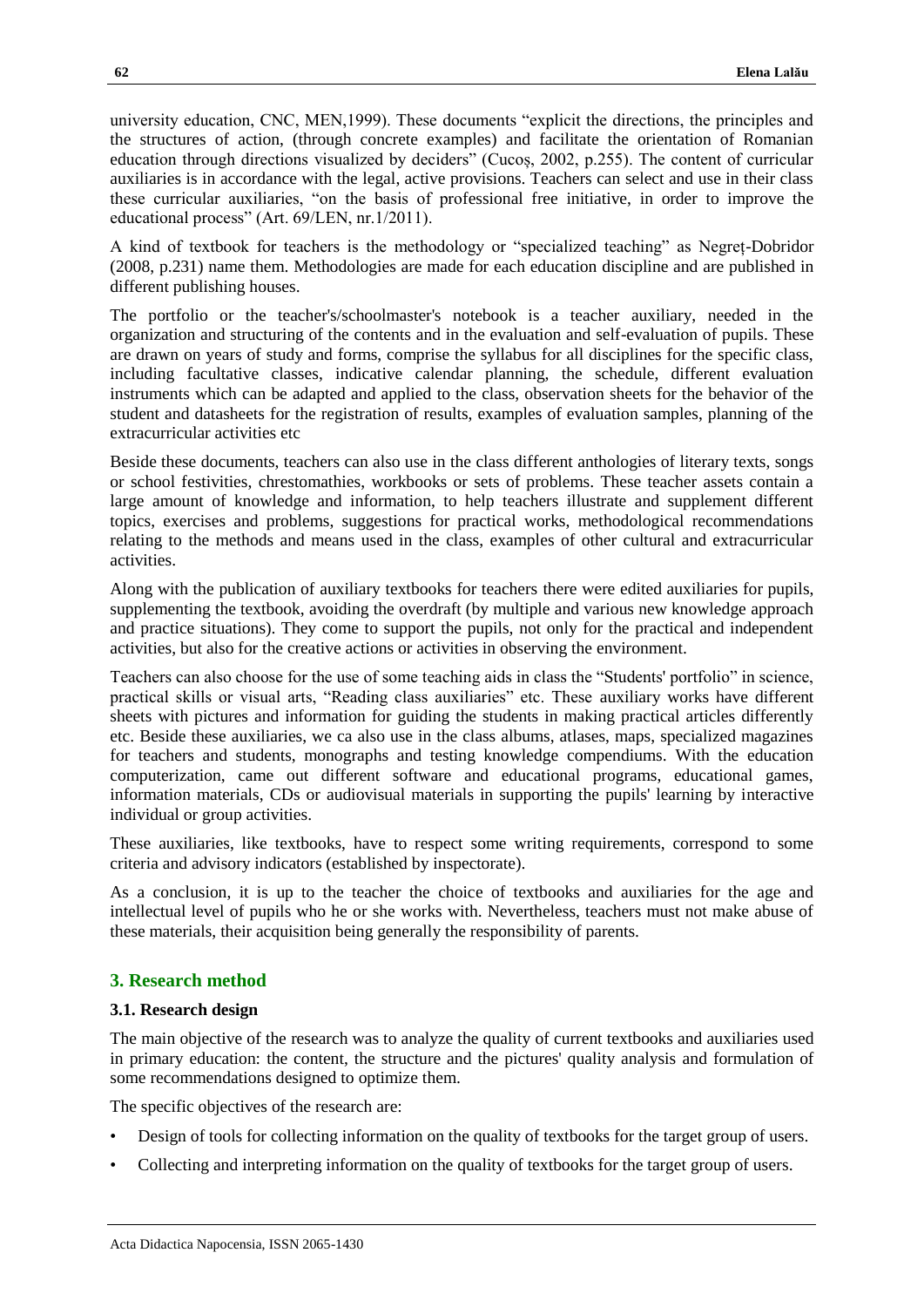• Collecting suggestions to improve the quality of textbooks after analyzing the results.

The research was ascertaining, consisting in a questionnaire-based survey and two interviews with parents and pupils. The research took place during the school year 2013-2014 in Secondary School Buhalniţa, Neamț County and other schools in the country (Cluj, Sibiu and Bistrița Năsăud).

The subjects involved in this research were teachers, pupils and parents. In the *questionnaire survey*  were involved 50 teachers, which are studying at "Babes-Boylai" University, at Faculty of Psychology and Educational Sciences. To the research, took also part two methodologists, expert teachers, aged 45-50 years, from both rural and urban areas.

Interviews were conducted with parents and students, in groups of 5 people in each category.

Interviews with students were conducted with the consent and in the presence of parents. Here attended 15students in the fourth grade from the School Buhalniţa, Commune Hangu, Neamt County. The interviews were performed using an interview guide consisting of five questions. Students were chosen based on the fact that, having ages between 9 and 10, they can express coherently their opinions about textbooks they have used during the 4 years. Students were divided into groups of 5 to respond effectively to questions and not to be influenced in the answers by each other.

All subjects agreed for their answers to be used in research anonymously and confidentially.

## **4.3. Demographic data**

Among those surveyed 48 were female, i.e. a percentage of 96.0% and only 2 male, i.e. a percentage of 0.40 %, which shows a higher percentage of females working in the education system and concerned with the children's education.

The number of respondents from the two categories, teachers and pupils is as follows: 42 are teachers of the 4 counties practicing in education system, some of them being also students, and the remaining 8 are students with no job in any system. Subjects were between 20 and 50 years old or over 50, most subjects having more than 6 years seniority in the department.

| Age<br>range | $20 - 26$<br>vears old | $27 - 32$<br>vears old | $33 - 38$<br>vears old | $39 - 44$<br>vears old | $45 - 50$<br>vears old | More than<br>50 years<br>old | <b>Total</b> |
|--------------|------------------------|------------------------|------------------------|------------------------|------------------------|------------------------------|--------------|
| Number       |                        |                        |                        |                        | 10                     |                              | 50           |

**Table 2.** Subjects' age distribution

**Table 3.** Teaching experience

| Intervals | <b>Less than 5</b><br>vears | <b>Between 6 and</b><br>15 vears | <b>Between 15</b><br>and 25 years | <b>Between 26</b><br>and 38 years | Total |
|-----------|-----------------------------|----------------------------------|-----------------------------------|-----------------------------------|-------|
| Number    |                             | ∸                                |                                   |                                   | 50    |

Of the 42 teachers participating in the investigation, 21 obtained first professional degree, 8 obtained second degree, 5 had final degree and 8 teachers are without degrees.

School location or respondents' domicile is relatively balanced, so 29 subjects are residing or working in a school in urban area and 21 are residing in rural areas or working in a rural school.

Respondents were both with high school studies (pedagogic high school or other educational colleges) and higher education. 13 subjects (26%) had secondary education, 33 (66%) had higher education; having completed their higher education and 4 (8%) did not specify the form of studying.

Another interview was conducted with 20 parents of the pupils in the III<sup>rd</sup> and IV<sup>th</sup> class, female, all from rural area, residing in the village Buhalnita, Neamt, aged between 27 and 40 years old, with primary and secondary education, of which only five were working, the rest being workers in their own household. Parents were divided into groups of 5 to answer questions and to not be influenced in expressing their opinions.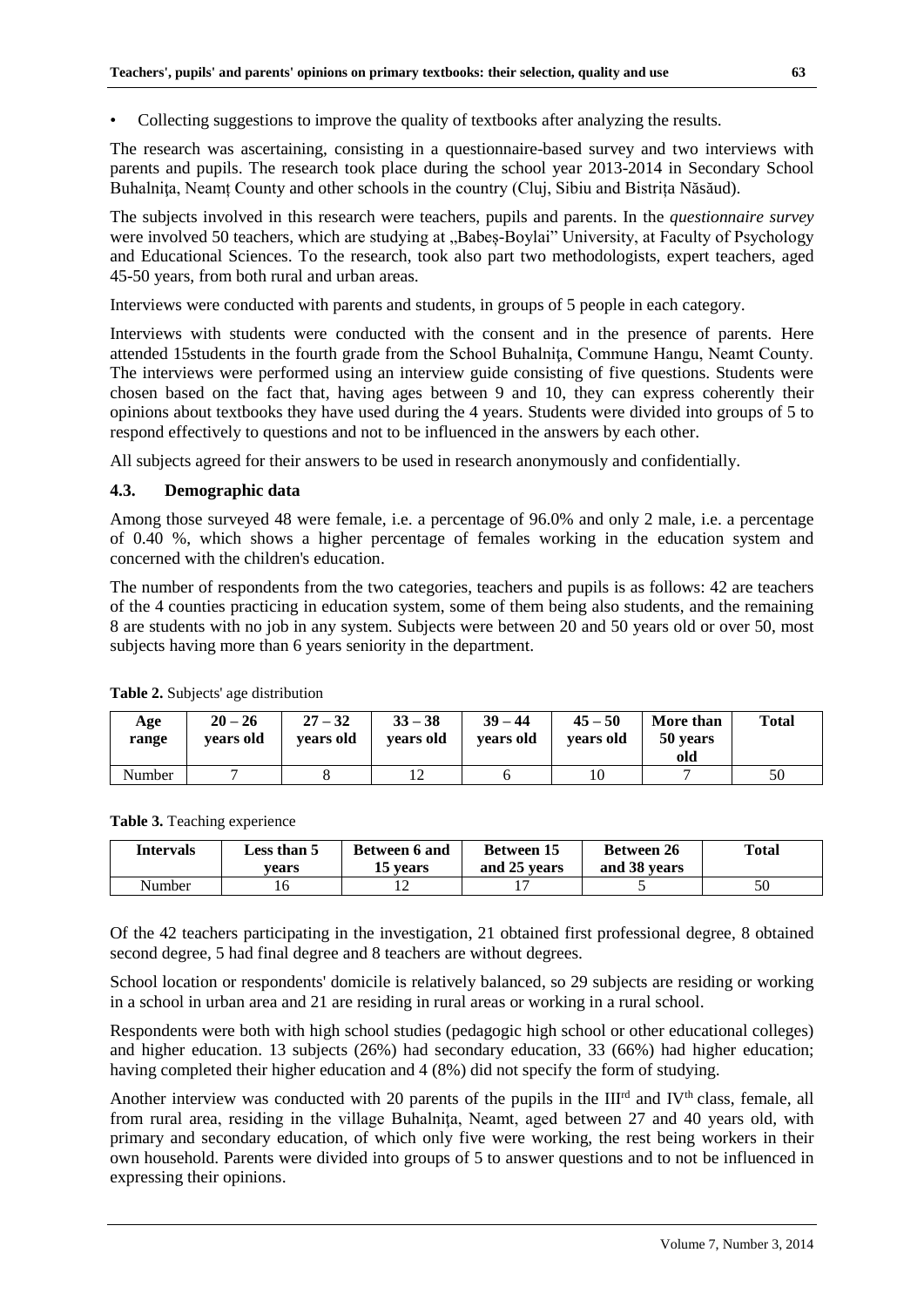| Parents' age      | $27-30$ vears old | 31-35 years old | 36-40 years old |
|-------------------|-------------------|-----------------|-----------------|
| Parents' number   |                   |                 |                 |
| <b>Percentage</b> | 30%               | 35%             | 35%             |

**Table 4.** Parents' age

As we can observe, the parents interviewed are young parents and their number after age ranges are nearly equal. Parents who have been interviewed have both primary and secondary studies. Most parents have a high school education (11) and secondary (7), no parent having higher education and two parents with only primary education, for personal reasons.

#### **3.3. Instruments**

The instruments used in research are based on Seguin's criteria (1989, quoted by Cucos, 2002). The questionnaire contains, besides requesting demographic data, 16 items addressing different aspects related to textbooks. The first 6 are with multiple choice answer and the following 9 are the Likerttype. All these items require also the argument of answers. The last question has multiple choice answers and requires the expression of opinions on how to improve textbooks.

#### **4. Results**

#### **4.1. Teachers' opinion on the textbooks' quality for primary education**

So, at the first item where respondents had to say whether *the content of the textbooks covers the national curriculum components*, the responses were as follows:



**Figure 1.** Respondents' opinion regarding the correspondence between the textbook's content and the National Curricula

Analyzing this figure, we observe that most respondents who answered YES believe that the content of textbooks is in accordance with the curriculum, but the textbooks do not entirely comply with the program specifications (objectives/skills, number of hours, themes, chapters and their structure), requiring revised and adapted curriculum improvements. Those peoples that said NO, argued that the choice for the reply stated the following: there is little need for skills training exercises required under the syllabus; first grade this year worked after the new curriculum, but with old books; it deals contents from other various textbooks or materials, too little content to those presented in the curriculum; the number of hours is sometimes insufficient for approaching some contents. Those who responded *approximately*, argue their answer as follows: the textbook contains incompletely treated themes; sometimes contents do not cover or exceed the curriculum; the new first class syllabus is not related to the contents and number of hours of old textbooks, the textbook is just a reference for parents to see the teaching line, what are their children studying etc.

In item 2, where respondents had to say whether *existing textbooks have also additional materials, guides,* the following responses were given:



**Figure 2**. Respondents' opinion concerning the existence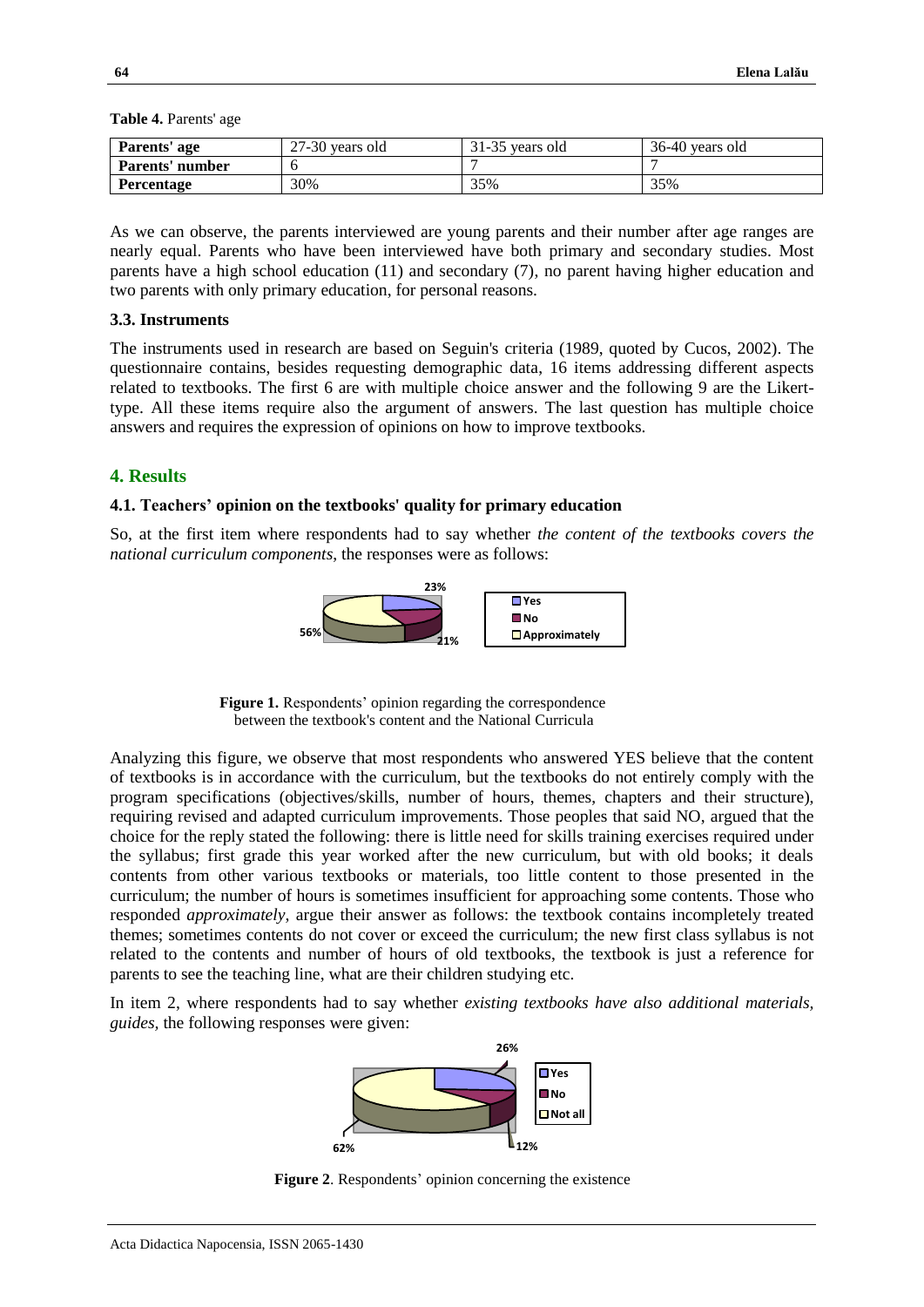The answers received from most subjects illustrate the frustration that they face with: yes, there are auxiliaries, but they are bought from their own money (most of the answers). Other received responses are: not all publishers offer complementary materials; there are well-developed textbooks that do not require auxiliaries; they are useful and necessary, complete the content of the manual; it is necessary that additional material to be distributed with textbooks and guides or auxiliary models, both in schools and bookshops. The responses to the question *whether the textbook content is respected or not in class work* were: 9 **No** replies (18%), 8 **Yes** replies (16%) and 33 responses **Not always** (66%).

Arguments provided by respondents who believe that the content of the textbook is not respected, are the following: it is important to respect the curriculum completed by the textbook; the content must be adapted to the pupils' level and learning style; the content of some textbooks do not support enough the development and skills training required under the syllabus; currently, the textbook is considered to be a support, as auxiliaries are; textbooks are an indicative program, the curriculum has to be respected; in teaching, the textbook is the basis, but the content is diversified and there are used other sources, too.

In item 4 – *In working classes with pupils is always respected the structure suggested in the textbook for activities?* were obtained 3 answers **Yes**, 15 answers **No** and 32 **Not always** (Figure 3). More than half of the answers were for **Not always**, with arguments such as: No, because the structure of activities doesn't always match with the class level; it is important to understand the content and this is where the teacher's creativity comes, he has the freedom to propose learning activities that foster achieving the goals which he or she has set and support the student in the learning process; there are activities that, because of insufficient material base, cannot be conducted as structured in the textbook.



**Figure 3.** Subjects' opinion concerning the extent to which teachers respect in the class the structure of the textbook activities

In item 5, respondents had to say whether *they use in class other visual aids besides textbooks*. They chose and argued only two of the three options, the **Never** option was not chosen by any person.



**Figure 4.** Teachers' responses concerning the frequency of using auxiliaries

*The reasons* for using auxiliaries **sometimes** or **very often** presented as follows: *current education makes auxiliaries necessary for completing tasks, for students' differentiated and individual work (most of the answers); auxiliaries offer a variety of exercises that are attractive, supports the strengthening of the taught knowledge; if textbooks are poor in applications, auxiliaries offer activities for developing the creative thinking and the imagination of children with potential.* For the reasons listed emerges the importance of using auxiliaries and the poor content of some textbooks that do not satisfy the curriculum requirements and objectives.

To highlight *the freedom of choosing alternative textbooks by teachers,* to item 6 all respondents opted for two answers, **yes** and **rarely** (the **never** option was not chosen). From the results, it appears that the number of people who claim that there is freedom in choosing textbooks is equal to the number of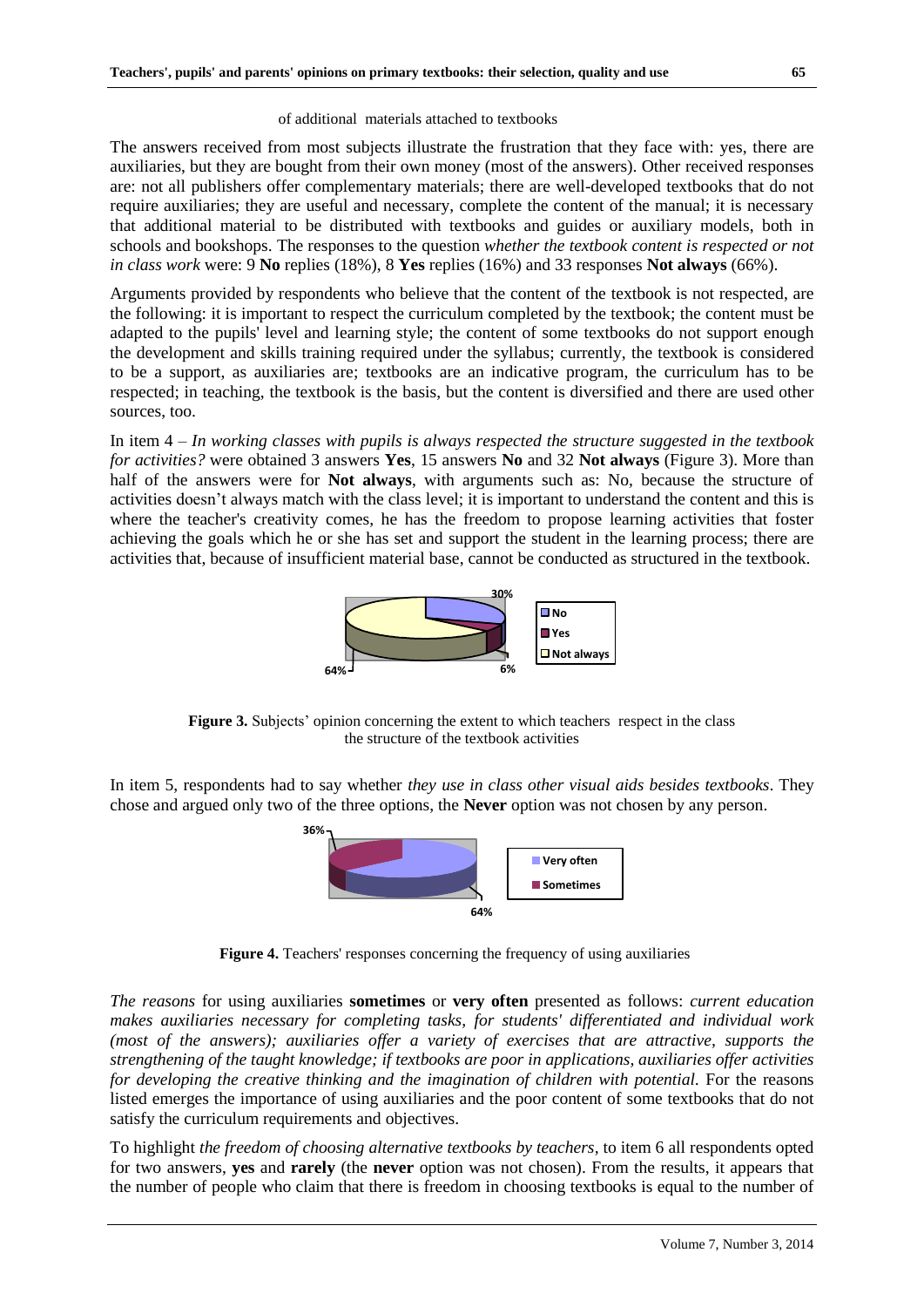respondents with **rarely**. It seems that, what matters is the school board's attitude that gives or not to the headmaster or to the teacher the freedom in choosing schoolbooks (Figure 5).



**Figure 5.** Teachers' opinion concerning their freedom in choosing textbooks

We are presenting, in following lines, the arguments provided by respondents:

**Table 5.** The arguments of subjects concerning their freedom to choose a textbook

| <b>Yes</b>                                             | Rarely                                                  |
|--------------------------------------------------------|---------------------------------------------------------|
| It depends on the school, it is left to the teacher to | There are used existing textbooks from their old peers, |
| choose the textbook                                    | teachers                                                |
| The first books were chosen indeed in 2004-2005,       | There are kept the options of fellows who taught in     |
| then they became <i>unique</i> .                       | previous classes.                                       |
| After consulting the curriculum, it is chosen the best | Even if they are chosen, the used textbooks are those   |
| textbook, if any in the school or inspectorate offer.  | who come from school deposits.                          |
| Usually, it is set at committee level the option for a | There are affinities for certain publishing houses,     |
| specific textbook.                                     | promoted by school inspectorate.                        |

In the following 9 questions, the respondents had used the value scale, with the following values: *strongly agree*, *agree, undecided*, *disagree* and *strongly disagree*, arguing and circling the chosen variant.

In item 7, subjects were asked to choose and to argue the answer to the statement: *the scientific content of the textbook responds to the students' learning needs*. The most respondents (24) partially agree (figure 6). Some of these *arguments* refer to the fact that *content informs and does not propose to students' tasks that challenge them to think, to be creative, to observe and investigate; workloads are boring or unrelated to everyday life; there are in textbooks research and observation activities that require the use of some materials or equipment missing from school provision.*



**Figure 6**. Subjects' opinion concerning the students' satisfaction in using textbooks

In item 8, *the learning activities shown in the textbook are designed in terms of focusing the learning process on student,* the options of the respondents were: 21 Agree, 3 Strongly Agree, 10 Disagree, 9 Undecided and 7 Strongly disagree.

*Some of their arguments were: student-focus learning is not yet well understood by teachers; textbooks are old and curricula are constantly changing; the focus on student involves his/her direct work to experiment, to make direct observations, which are related again to the material resources, too poor in some schools; in the textbook, there are very few such recommendations of activities, e.g. there are not found differential learning activities.*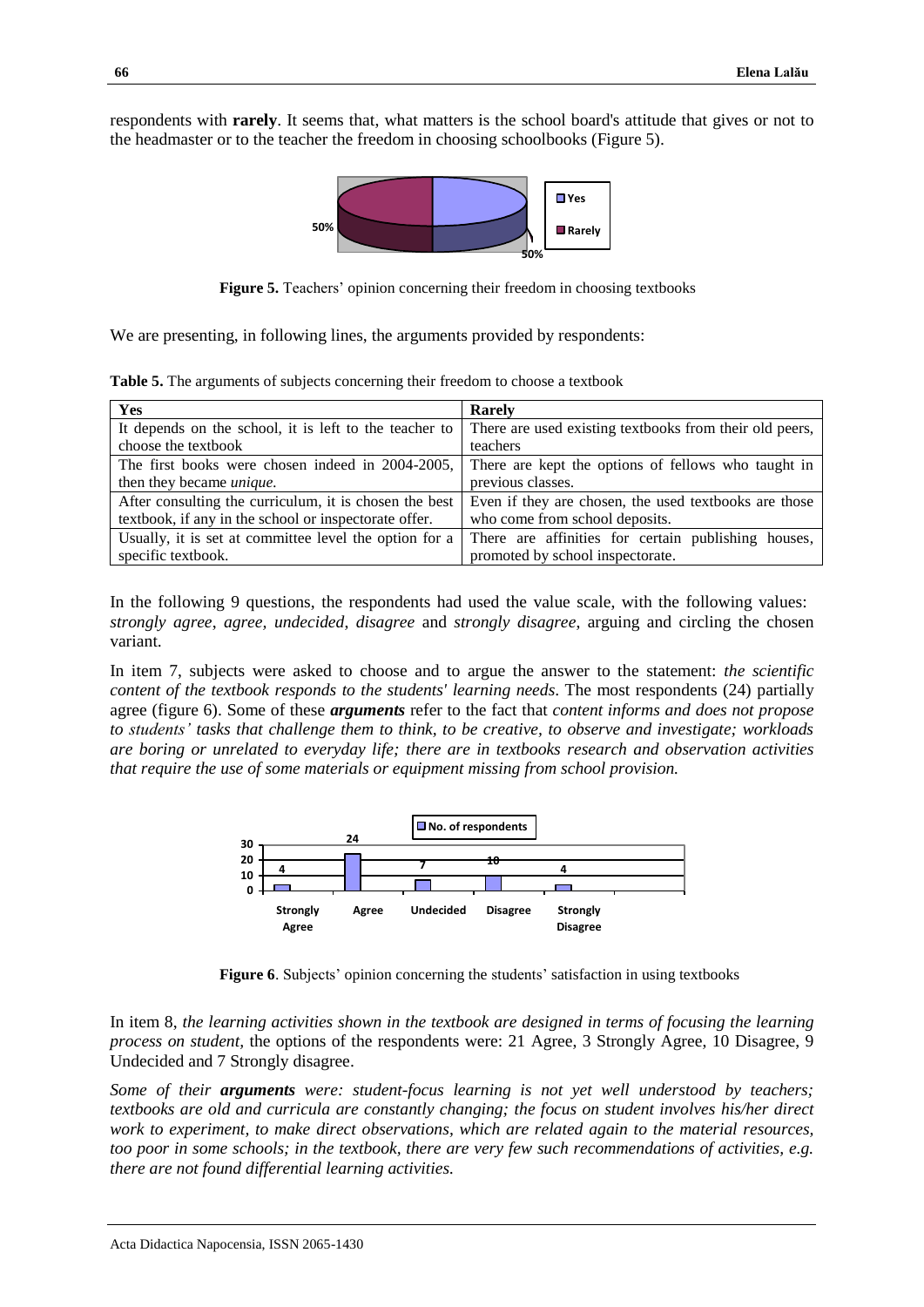The statement *in the structure of textbook activities, there are updating, implementation, evaluation and knowledge systematization tasks* has been appreciated as follows: most responses (26 respondents i.e. 52 %) were *agree*, 14 subjects (28%) expressed *strongly agreement*, and for *undecided* and *disagree* there were 4 and 5 answers. No subject has *strongly disagreed*. These results analysis shows that in the textbooks there are update, systematization, implementation and evaluation tasks, but they are present only in small numbers or have unsatisfying quality.

The same distribution of answers is registered to item 10: *Evaluation activities facilitate formative, summative and progress evaluation*.



**Figure 7.** Subjects' opinions on how textbook's activities facilitate students' assessment

In item 11, where respondents were assigned to value the claim *Textbooks respect the drafting, language and style requirements,* the following results were recorded: *strongly agreement* – 11 answers, *partial agreement* - 28 answers, *impartial* - 6 responses, *partial disagreement* -3 answers and *strongly disagreement -* 2 replies.

From the large number of choices given to *strongly agreement* and *partial agreement* scales for this item and to arguments (being outdated models, the exercise requirements are exceeded, sometimes there are language mistakes or language is too difficult, or too lofty for children), it is found that existing textbooks respect, but not totally, those drafting, language and style requirements required in making a textbook.

Items 12 and 13 have requested students' opinion on: *illustrations in primary textbooks are consistent with the editing requirements and the age of the pupils*. For the 5 values of the two items have been various choices (Figure 8).



**Figure 8.** Respondents' opinion concerning the concordance of illustrations with typing requirements and pupils' age.

Of the two comparative representations we see that illustrations in primary textbooks do not totally respect the writing requirements and are not all consistent with the age of the students, so there were exposed some arguments: *some pages are too colored, others are unclear or too small; some textbooks have fancy colors; the image is representative for a sequence or a lesson.*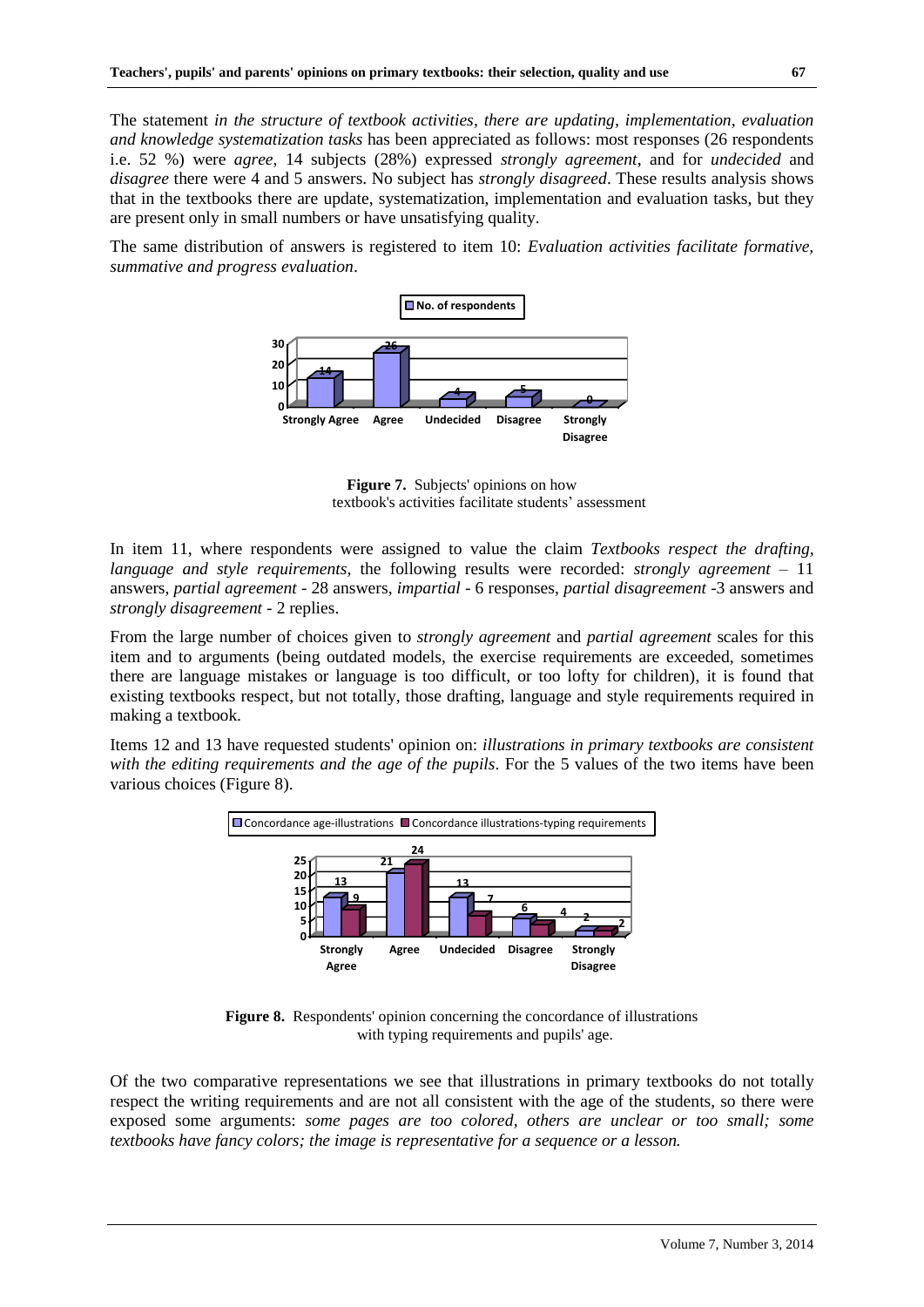Through item 14, it was intended to see if *alternative textbooks facilitate the differentiated education of students*, for which different responses were obtained (Figure 9). Once again, the answers and arguments refer to the real quality of textbooks, to activities that do not always focus on students' differential education, the teacher being the one who proposes, adapts and applies such activities according to students' cognitive level.



**Figure 9**. Respondents' opinion on textbooks' facilitation regarding differentiated education of pupils

In item 15, respondents had appreciated the statement that *the information presented in the textbooks applies in everyday life.* Subjects responses are: *agree* (22), *disagree* (13), *strongly agree* (7), *undecided* (6) and *strongly disagree* (2). The choices and the arguments of these answers highlight that the focus is not on the practical application of knowledge from textbooks in everyday life, through concrete examples, but on the predominance of theoretical knowledge.

The last question in the questionnaire - *What measures do you think they can be taken to improve textbooks?* was applied for getting subjects' opinions leading to the establishment of some measures or suggestions to improve the quality of textbooks to be presented and analyzed in a next chapter.

#### **4.2. Parents' opinion regarding the quality of primary textbooks – interview**

Parents' opinions are important, because they are directly involved in the education of pupils by helping them in homework and other learning activities.

Parents were receptive and open to give objective responses, which were written down and processed.

So, to the first question, *Does the information from textbooks help students enough in their learning activity?*, parents gave different answers: *The information of textbooks helps them learning, if properly explained by the teacher or taught diligently* (6 parents); *The information of textbooks does not always help them, we also work with other sources* (5 parents); *Textbooks knowledge help a little, it is necessary to bring completions* (6 parents); *The concepts from textbooks forms the basis of knowledge, but they have to be supplied with some additional information* (3 parents). From these responses, it means that the content presented in textbooks is sometimes insufficient for students in their learning activity, so parents and students are using also other information from different sources.

*Whether homework can only be solved using the concepts of the textbook or other information sources?* is the second question parents responded to. 18 parents specified that they are using *other sources* to help their children with homework: *the Internet*, *compendiums*, *magazines* or *guidebooks*, although *the themes of textbooks should be solved only by using concepts from the textbook*, said a parent. Two of the slower learners' parents responded that *the issues can be resolved only with the textbook*.

The third question was intended to express the views of parents about the fact that many of them *consider some topics of the textbook very intractable, not only for themselves, but also for their children*. Of the 20 parents, 16 responded that they faced situations when they could not solve some of their children's homework exercises; many were too complex or do not correspond with what they have learned in school, the curriculum is overloaded; the textbook used more cumbersome language; 3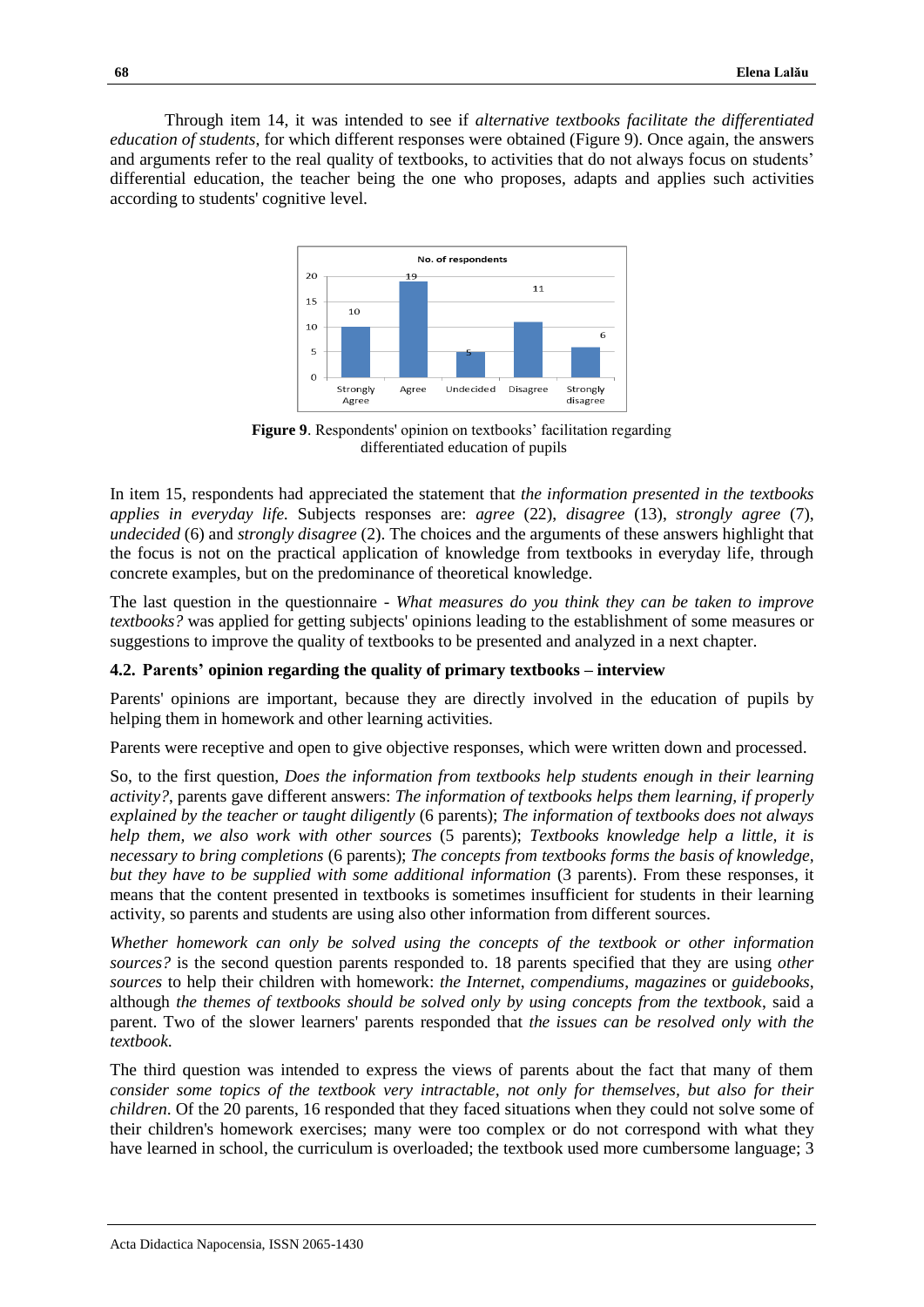of the parents do not consider homework complex, they say that they and their children could resolve it.

To the fourth question, parents had to answer to this: *- What can you say about the books' look, on the image and covers quality, on the volume and size of some of them?* This time their answers were also different. 4 parents believe that books are well made, but 16 complained about the images that sometimes are not very clear, do not render precisely the text content, images are too small or too few. Parents have complaints about the fact that some of the textbooks are too large in size, thick and heavy; paper is of poor quality, it breaks fast, some sheets fall right away because of their badly stuck; covers are too thin. Four of the 16 parents said that some textbooks are untidy, worn, sources of communicable diseases for children, because they are used by several generations.

The last question followed expressing opinions about *the textbooks improvements the parents consider necessary to be made*. These responses will be presented in the summary at the end of the article. From the responses received from parents, it appears that not all textbooks meet all requirements for achieving a textbook and improvements can be made.

# **4.3.Pupils' opinion regarding the quality of primary textbooks – interview**

Pupils' opinions about their preferred or non-preferred textbooks targeted issues such as: illustrations purpose, what improvements can be made to textbooks or how textbooks will look in the future.

At first question - *Which of your books is easier or more interesting to work with? Why?*, pupils gave answers based on their favorite subjects, some of them specifying 2 favorite textbooks, motivating their choice, which is shown in the table below:

| <b>Favorite textbooks</b> | No. of<br>pupils | <b>Arguments</b>                                                                                               |
|---------------------------|------------------|----------------------------------------------------------------------------------------------------------------|
| Romanian                  | 5                | It has nice exercises, interesting texts, large print; it has also pictures and<br>sheets that are not fragile |
| Sciences                  | 3                | Pictures, observation exercises and experiments                                                                |
| <b>Mathematics</b>        | 3                | Both, difficult and easy exercises; also it has pictures                                                       |
| French                    | $\mathcal{D}$    | Various exercises and images from France                                                                       |
| History                   | $\mathfrak{D}$   | It evokes our country's past, it has pictures with our ancestors and non-<br>breakable covers                  |
| Geography                 |                  | It has maps, even if they are not quite big, and non-breakable covers                                          |
| Civic education           | 3                | It teaches me how to behave, it has images and it is like a notebook, not too<br>big.                          |

**Table 6.** Pupils' favorite textbooks - arguments

As shown, most favorite student textbooks are Romanian, Mathematics and Science. On question 2, *with what textbook you don't like to work? Why*?, again students gave different answers, listed two books, depending on how it looks, what are its contents, how big are the covers, etc. (Table 7).

|                    |                | Textbooks I do not   No. of   Reasons/Arguments                         |  |
|--------------------|----------------|-------------------------------------------------------------------------|--|
| prefer             | pupils         |                                                                         |  |
| <b>Mathematics</b> |                | It has difficult exercises without explanation, sheets are very fragile |  |
| <b>History</b>     | $\overline{c}$ | There are not written more data                                         |  |
| Geography          | 2              | It has not more evident maps, it is too big                             |  |
| Civic Education    |                | It has also uninteresting things                                        |  |
| Romanian           | 3              | It has too long texts, too small pictures, too many pages               |  |
| French             | $\overline{2}$ | It is hard, with complex exercises                                      |  |
| Sciences           | $\overline{2}$ | It has not many, precise images, and the covers are easily-breakable    |  |
| Music              |                | It has concepts that I do not understand                                |  |

**Table 7.** Textbooks that pupils do not prefer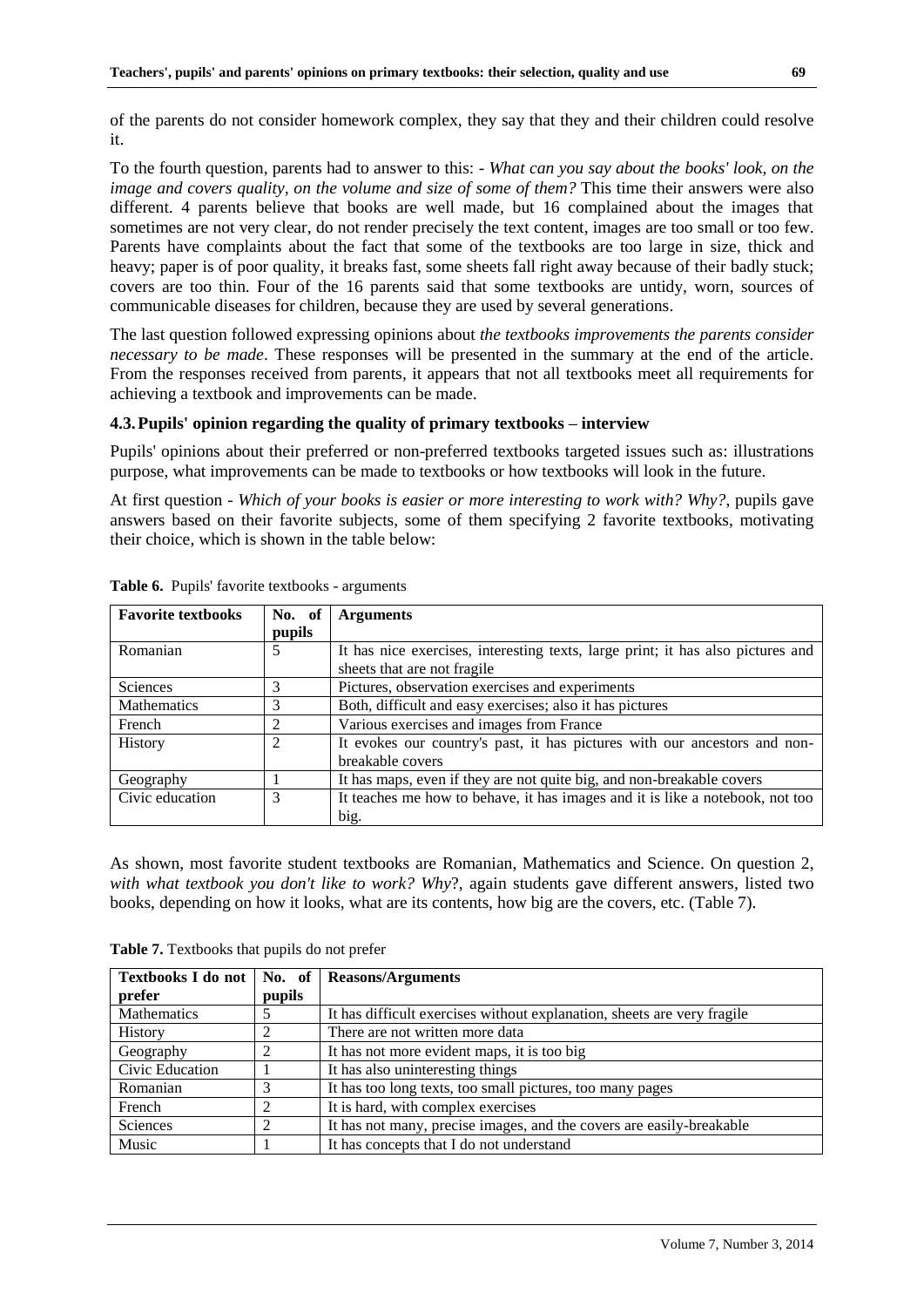At the third question *-How would look books without pictures? What do you think images are used for?* 13 of 15 pupils responded that *without pictures, textbooks would not be so interesting, they would be boring, unattractive and they would look like reading books from the library*. 2 pupils responded that too many images would distract them from the text and cannot focus on what is shown in the textbook.

The content of the fourth question was: *what suggestions are you proposing for students' textbooks improvement?* Responses were different, most referring to colorful and attractive images (4 replies), texts on their meaning (4 replies), suitable dimensions (3 answers), tensile strength, thick covers, lower volume (4 responses). These issues will be detailed, along with teachers and parents proposals in a separate chapter.

Last question- *How do you want to look textbooks in the future?* Every student exposed his or her opinion, most of the answers were related to the appearance (more resistant, better sheets and covers), to the size (not to be so large), to the clarity of images (real and vivid images); they have to be new each year, 5 of them proposing that textbooks have to be a tablet, with interactive lessons, because they will no longer carry so many books in the satchel.

Responses resulting from this interview will be processed and analyzed together with the answers given by parents, from which it will be established a set of recommendations for improving the quality of textbooks.

## **5. Conclusion and suggestions for improving the quality of the textbooks**

As it is known, in 1998 there appeared the alternative textbooks ,,which are prepared in accordance with the same goals of educational reform, promoting differentiation and personalization of teaching ", as specified in the document *National Program for developing the teachers evaluation skills* (p.12, http: //www.isjbacau.ro/compartimentcurriculum/geografie/arhivă/curs/decee).

*The schoolbook* is the main tool of the pupil in the learning process and a guide for teachers, being developed in accordance with the curriculum in order to achieve educational goals. Therefore, it must respect a set of requirements to prove its utility.

#### **Recommendations**

- correlation with the curriculum, general and specific competences;
- reviewing books involve highly experienced teachers within the department, specialists in the field and in teaching, more scientific rigor of the referees in the domain; reviewers to be in large numbers (not just up to 3).
- ensuring consistency the contents of the intellectual and cognitive experience of students;
- focusing learning activities on students, on practical, observation, experimentation and investigation activities, on problem solving, on entertaining and interdisciplinary activities.
- presentation and processing (scientific and educational) content so that students be captivated, interested in content and work with pleasure;
- using a scientifically correct, but accessible language for students;
- the existence of numerous fixation, systematization, self evaluation goals, of numerous sequential and final evaluations, with examples of differential treatment of students;
- improvement of graphics quality, image review, text size, font and paper quality;
- reduce the textbook's size or volume;
- textbooks not to be transmitted because of the hygiene and children's health;
- analysis of textbooks and auxiliary abroad and taking best practices identified in them.
- freedom of textbooks' choice by teachers;